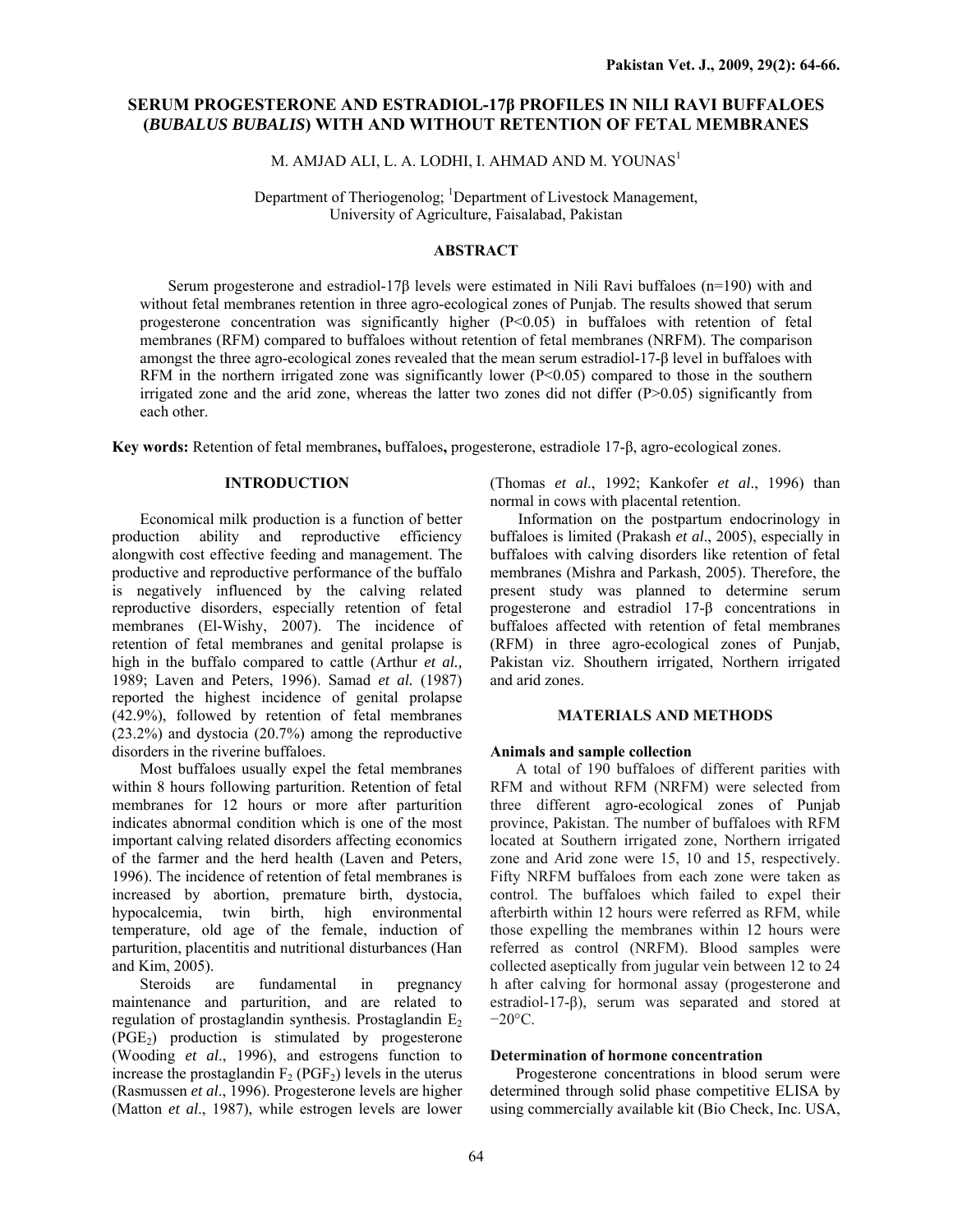Lot. RN-28387). The sensitivity of the progesterone ELISA assay was 0.3 ng/ml, intra-assay precision was less than 7.1 % and interassay precision was less than 12.6%.

Estradiol 17-β concentrations in blood serum were determined through ELISA by using commercially available kit (Bio Check, Inc. USA, Lot. RN-27637). The sensitivity of the estradiol ELISA assay was 10 pg/ml, intra-assay precision was less than 24.1% and interassay precision was less than 26.7%.

The collected data was analyzed statistically through analysis of variance, using completely randomized design. Significant means were compared using Duncan's Multiple Range (DMR) test (Steel and Torrie, 1990).

#### **RESULTS**

## **Progesterone**

The mean  $(\pm \text{ SE})$  serum progesterone levels of the buffaloes with and without RFM for each zone are depicted in Table 1. The NRFM buffaloes had significantly lower (P<0.05) mean serum progesterone concentration compared with the buffaloes suffering from retention of fetal membrane in the southern irrigated zone. A similar trend was recorded in the northern irrigated zone and the arid zone. The comparison amongst the agro-ecological zones revealed that in RFM buffaloes the level in buffaloes of northern irrigated zone was significantly lower  $(P<0.05)$ compared with those in the southern irrigated zone and the arid zone, whereas the difference between latter two zones was non significant. In NRFM buffaloes, no difference was seen among animals of the three zones.

#### **Estradiol 17-β**

The mean  $(\pm \text{ SE})$  serum estradiol-17- $\beta$  levels in buffaloes suffering from retention of fetal membranes (RFM) and their healthy controls (NRFM) for each zone are shown in Table 2. Serum estradiol 17-β concentrations in NRFM buffaloes did not differ from RFM buffaloes in southern irrigated zone. However, in other two zones, the level of estradiol-17-β in control buffaloes was significantly higher (P<0.05) compared with buffaloes suffering from retention of fetal membranes. The comparison amongst the three agroecological zones revealed that the mean serum estradiol-17-β level in the buffaloes affected with retention of fetal membranes in the northern irrigated zone was significantly lower  $(P<0.05)$  compared to the southern irrigated zones and the arid zone, whereas the latter two zones did not differ from each other. In NRFM buffaloes, serum estradiol levels in arid zone were higher (P<0.05) than southern irrigated or northern irrigated zone, the difference between the latter two zones was non significant.

### **DISCUSSION**

Significantly lower estradiol 17-β concentrations were recorded in buffaloes affected with retention of fetal membranes compared with controls in northern irrigated and arid zones in this study. A low estradiol 17-β concentration at calving in cows with retention of fetal membranes was also observed in different studies (Kankofer *et al*., 1996; Wischral *et al*., 2001b; Farzaneh *et al*., 2006). The estradiol 17-β levels observed in this study are similar to those reported by Shah *et al*. (2007). Certain enzymes and hormones are responsible for the contraction of uterus in the normal expulsion process and for histological changes in fetal villi and maternal crypts (Shah *et al*., 2007). Lower estrogen concentrations may cause reduced synthesis of  $PGF_{2a}$ (Wischral *et al*., 2001a). Shah *et al*. (2007) discussed stress as a factor resulting in increased amount of cortisol which might have increased the concentration of estradiol 17-β, leading to immediate initiation of calving process, while the placentomes are immature resulting in retained placenta.

This study indicates that concentrations of progesterone and estradiole 17-β vary between buffaloes with and without retention of fetal membranes which is indicative of possible role of these hormones in incidence of this disorder. Moreover, variation in serum concentrations of hormones in different agro-ecological zones may be due to different factors such as environmental temperature and humidity, malnutrition and management differences which vary among different agro-ecological zones may be responsible for the variation in hormonal profile and, thus, affecting the incidence of the problem.

**Table 1: Mean (± SE) serum progesterone levels (ng/ml) in RFM and NRFM buffaloes maintained in three agro-ecological zones of Punjab, Pakistan**

|                             | <b>Agro-ecological zones</b> |                              |                              |
|-----------------------------|------------------------------|------------------------------|------------------------------|
| <b>Condition of buffalo</b> | Southern irrigated           | Northern irrigated           | Arid                         |
| Retention of fetal          | $0.75 \pm 0.02^{\text{a A}}$ | $0.56 \pm 0.04^{\rm b \, A}$ | $0.69 \pm 0.02^{\text{a A}}$ |
| membrane (RFM)              | $(n=15)$                     | $(n=10)$                     | $(n=15)$                     |
| No retention of fetal       | $0.22 \pm 0.01^{\text{a B}}$ | $0.23 \pm 0.01^{a B}$        | $0.19 \pm 0.02^{\text{a B}}$ |
| membrane (NRFM)             | $(n=50)$                     | $(n=50)$                     | $(n=50)$                     |

Values with different superscripts in the same row (small letters) and in the same column (capital letters) differ significantly  $(P<0.05)$ .